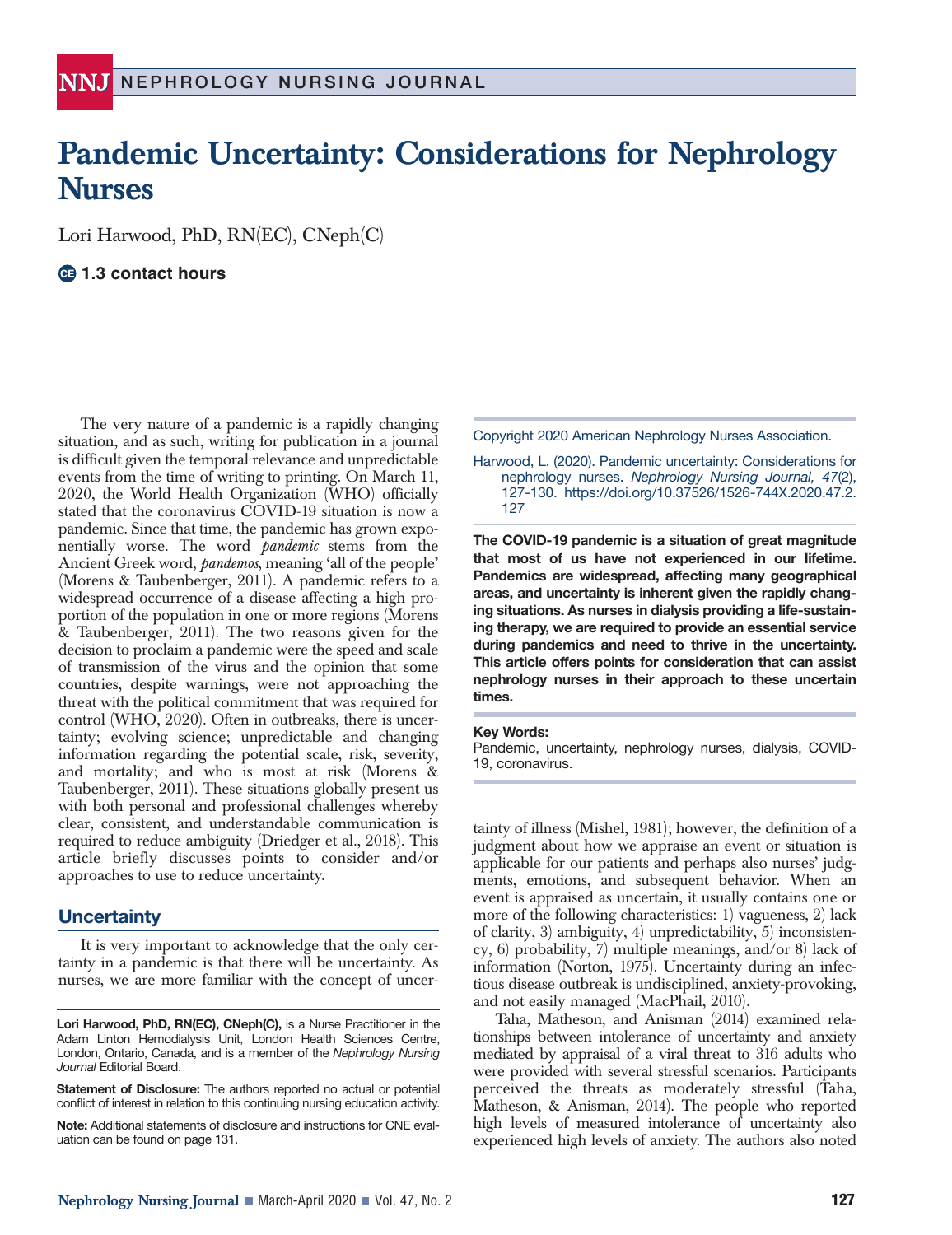that intolerance of uncertainty is a person-level trait, and as such, our patients and nurse colleagues will have differing responses and behaviors in a pandemic. One may question whether focusing on the controllable factors in our immediate environment (such as restricting visitors, ensuring patients perform hand hygiene before entering and exiting the dialysis units, and ensuring that nurses use the correct personal protective equipment) reduces anxiety. Further, Taha, Matheson, Cronin, and Anisman (2014) studied emotional reactions to a perceived threat. Online surveys were completed  $(n=1,027)$  on self-reported measures during the H1N1 pandemic in 2009. Greater intolerance of uncertainty was associated with lower appraisals of self and others' control, which was predictive of lower levels of problemfocused coping and greater anxiety due to H1N1 (Taha, Matheson, Cronin et al., 2014). People who were intolerant of uncertainty were more likely to appraise the pandemic as threatening and more likely to use emotion-focused coping, contributing to higher anxiety levels (Taha, Matheson, Cronin et al., 2014). Essentially, this research demonstrates that being able to tolerate more uncertainty is preferable because it is relates to problem-solving coping strategies and less anxiety, which are important qualities for nurses in a pandemic.

The Precautionary Approach is a framework that can be used for outbreaks of infection when the impact on patient outcomes is uncertain. This Precautionary Approach was established in the European Union as a means to structure responses to a threat, such as novel pandemic influenza viruses, when the impact of the threat is uncertain (Millar, 2014). Using this approach, actions are proportional, non-discriminatory, consistent, account for costs and benefits, and subject to revision, and decisionmaking is guided by scientific evidence when it is available (Millar, 2014). For example, in assessing the proportionality, Millar (2014) lists the following as points for consideration: "What are the risks, how serious and how likely? What are the uncertainties? Who or what is at risk? What are the available and feasible options to mitigate the risk? and What are the risk, costs and benefits associated with these options" (p. 91)? These questions can be a guide to assist leaders in making decisions in their units and also for those interested in trying to understand how decisions are made during a pandemic.

# **Communication, Transparency, and Trust**

Communication is essential in a pandemic. Siegrist and Zingg (2014) recommend the following for successful communication in a crisis:

- "Focus not only on confidence but also on trust,
- A heterogeneous set of experts should communicate,
- Use a transparent information strategy,
- Establish trust in health authorities before an outbreak, and
- Medical personnel need to adopt the recommended behavior" (p. 29).

Driedger and colleagues (2018) further emphasize that the cornerstone of strategic risk communication is transparency. In a pandemic, this involves being open and honest about the uncertainty, specifically communicating both what is known and what is unknown to patients and staff.

A key point in mitigating a pandemic is the behavior of the public. The likelihood that the public will follow the advice, in this instance of COVID-19, to increase hand washing and social distancing is very dependent on their ability to trust. Trust is one of the most important factors in decision-making for adopting precautionary behavior during a pandemic (Siegrist & Zingg, 2014). Transparent communication enhances trust and the likelihood that people will engage in behaviors that reduce the potential for the virus to spread. These principles would also be important for leaders in health care organizations to communicate to their staff. Communicate in a transparent manner, and acknowledge that decisions will be made based on the best available knowledge and that this may change often. Transparency should also be included when disclosing information to patients in dialysis units. It also involves being honest regarding the situation in the unit and how patients can help protect themselves, their health care providers, and their family members. It is important to communicate what they can and cannot expect from us. For example, patients can expect that recommended and current infection control practices will be used to reduce transmission. At the same time, patients should also expect their dialysis schedule(s) will likely change. Dialysis units may have an advantage because there may already be trusting therapeutic relationships developed between nurses and patients, and patients may be more likely have trust in health care advice and the managing of the situation to mitigate risk. This also includes that nurses have trust in their unit leadership, despite the frequent and rapid changes. Unit leadership is likely to have the most up-to-date information regarding the organizational status and recommendations.

A theoretical framework, called the Trust, Confidence, and Cooperation (TCC) model, which describes the influence of trust and confidence on cooperation, can be applied for use in pandemics (Siegrist & Zingg, 2014). Siegrist and Zingg (2014) define trust as "the willingness to make oneself vulnerable to another based on a judgment of similarity of intentions or values" and note that "the judged value similarity between one's currently salient values and the values attributed to others determines social trust" (p. 25). Siegrist and Zingg (2014) define confidence as "the belief based on past experience or evidence that certain future events will occur as expected" posit therefore that "the abilities and competences attributed to others determine confidence" (p. 25) and note that "the distinction between trust and confidence implies a distinction between intentions and abilities" (p. 26).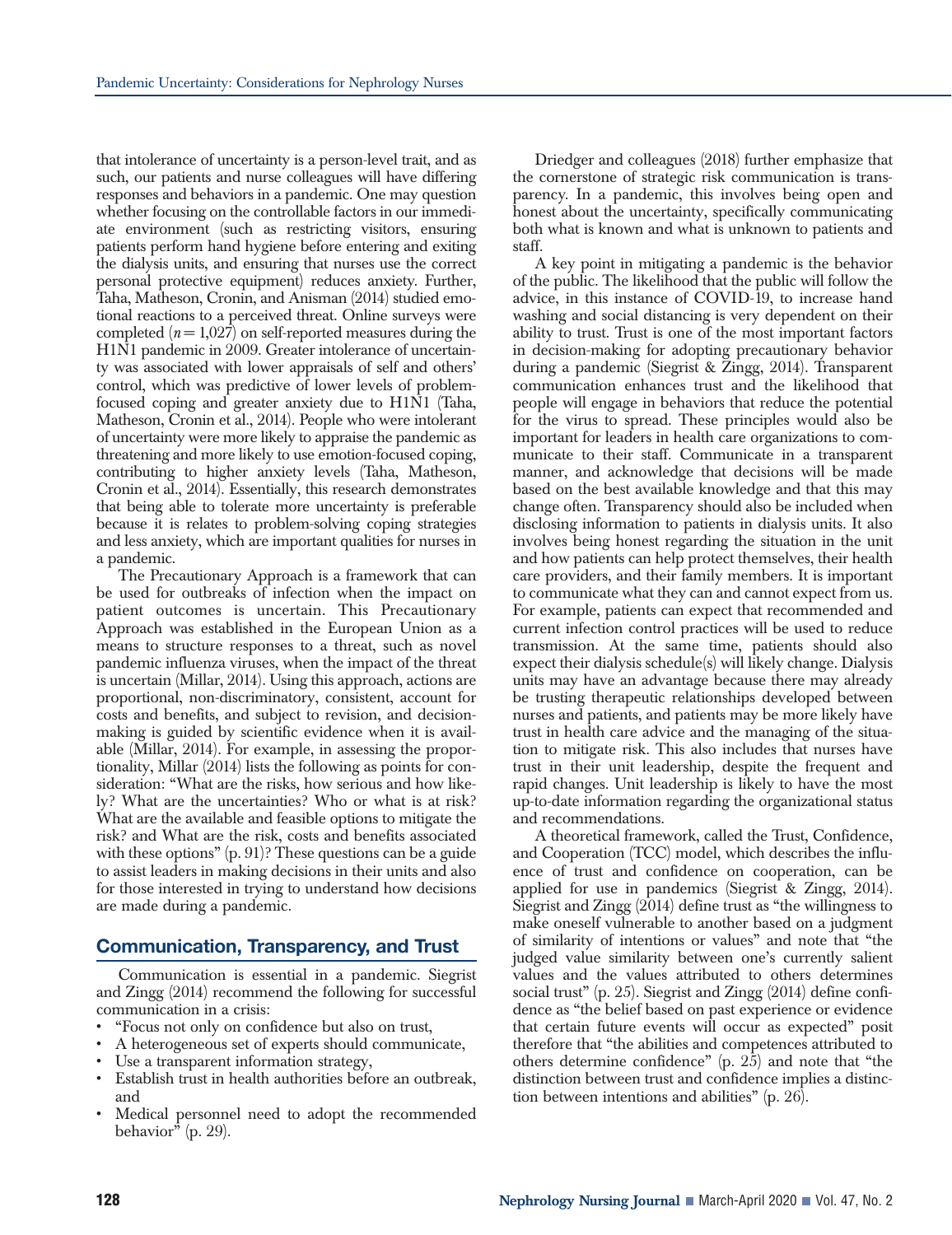# **Agility**

"In the complex and uncertain environment of a sustained, evolving crisis, the most robust organization will not be those that simply have plans in place, but those that have continuous sensing and response capabilities" (Nohria, 2020, p. 1). Organizations better positioned to continually respond to uncertainty are those that have the ability to rapidly appraise changes in situations and respond based on simple principles (Nohria, 2020). Nohria (2020) gives an example from complexity theory that in a crisis-response, basic actions saves lives, noting that in the event of a fire, walking slowly toward the exit saves more lives than complicated escape plans. Organizations that are more likely to be successful in a sustained crisis include characteristics such as having established networks, distributed leadership, less interdependence, dispersed workforce, and cross-trained generalists, and are guided by simple yet flexible rules (Nohria, 2020). This is somewhat concerning given that health care organizations tend to be or have more hierarchical, centralized leadership, a concentrated workforce, and specialists, and are typically driven by policy and procedure. Dialysis units in particular tend have a concentrated nursing workforce with a practice that is highly driven by policy and procedure.

The concept of agility, when applied to pandemics, refers to the ability to make successful adjustments to processes and routine-breaking actions (Lai, 2018). Agile organizations are capable of adapting to changing pandemic scenarios in a timely manner, adequately and with flexibility (Lai, 2018). Unfortunately, it is not known how best to learn these skills and develop organizational agility in extreme situations (Lai, 2018). Lai (2018) recommends the following factors, which may be conducive to developing organization agility:

- Leadership,
- Knowledge and expertise,
- Interdependence, and
- A shared understanding.

How can this information help nephrology nurses? Nephrology nurses can adopt a mindset of agility and be responsive in a pandemic by:

- Keeping up to date with the recent changes in practice,
- Gaining knowledge about COVID-19 from reputable sources,
- Using a team approach and understanding that we are interdependent,
- Accepting there is a common goal, and
- Being adaptable in one's behavior and the actions needed to achieve them.

# **The Greater Good**

On a personal level, events such as crises can bring out the best (or worst) in people. How do we as health care professionals bring our best physical and emotional self to this situation? Jill Suttie (2020) discusses how to keep the

- Look to the heroes,
- Stay calm and focused,
- Show gratitude, and
- Remember our common humanity and show compassion.

Look for everyday heroes in your units who inspire you, who promote optimism, and who are doing things right; try to model aspects of their positive behavior. These people inspire us to be better. Being calm and focused is essential. We all experience uncertainty, anxiety, and fears with a pandemic, but focusing on the facts, evidence, and reputable information will assist us in our ability to remain calm. There will be many people who act and say things purely out of kindness; remember to show gratitude and be thankful. For example, be thankful to a coworker who may have helped get the work done, be thankful for your leader who provides you with current facts and processes so that you can provide appropriate care. One way we can be compassionate to ourselves and others is to recognize our common humanity. Mindful self-compassion contains the three overlapping components of mindfulness, self-kindness, and common humanity, and evidence demonstrates that mindful self-compassion can improve emotional resilience (Neff, 2011). When people act in a compassionate manner, teamwork is enhanced with better problem-solving, and mistakes are acknowledged in a non-judgmental manner that can be corrected and learned from (Suttie, 2020).

# **Conclusion**

In summary, pandemics are extreme situations that are ripe with uncertainty. Acknowledging that this uncertainty is universal in a pandemic for patients, staff, and leaders is important in understanding individual behaviors and actions, reactions, or inaction among some. Using problem rather than emotion-focused problem-solving, communicating with transparency to instill trust, aiming to be agile in our responses to situations, and keeping mindful of 'the greater good' may assist nephrology nurses in ameliorating the uncertainty.

### **References**

- Driedger, S.M., Maier, R., & Jardine, C. (2018). 'Damned if you do, and damned if you don't': Communicating about uncertainty and evolving science during the H1N1 influenza pandemic. *Journal of Risk Research*. https://doi.org/10. 1080/13669877.2018.1459793
- Lai, A.Y.H. (2018). Agility amid uncertainties: Evidence from 2009 A/H1N1 pandemics in Singapore and Taiwan. *Policy and Society, 37*(4), 459-472. https://doi.org/10.1080/ 14494035.2018.1519979
- MacPhail, T. (2010). A predictable unpredictability. *Behemoth: A Journal of Civilisation. 3*(31), 1866-2447. https://ojs.ub.unifreiburg.de/behemoth/article/view/684